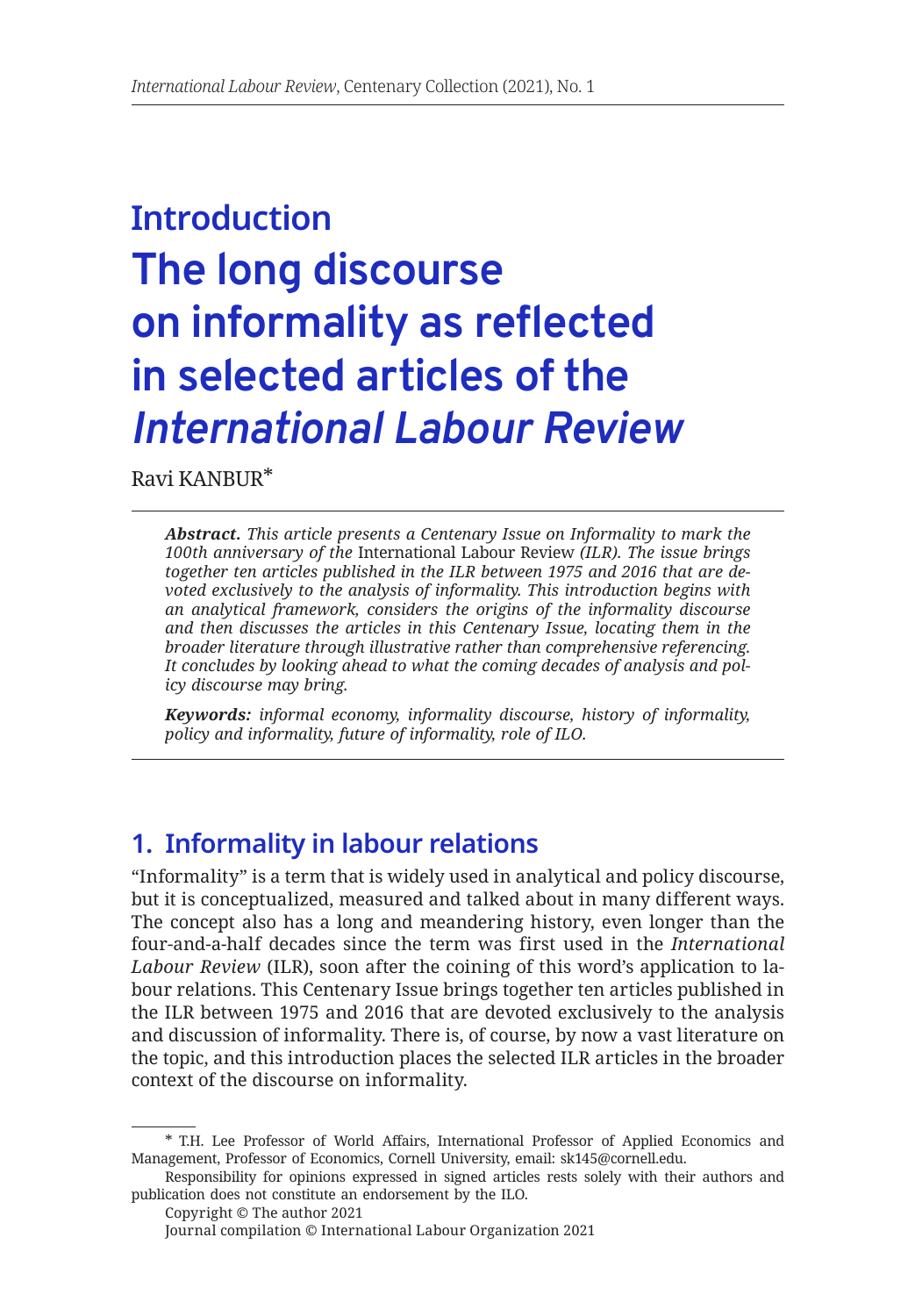The second section of this introduction begins with an analytical framework that may help to make sense of the wide-ranging contributions on informality – theory, empirical observation and policy – found in the literature and reflected in the specific articles included in this issue. The third section turns to the origins of the discourse on "informality", even before the term was applied to labour relations, before considering the pioneering work of Keith Hart (1973) and the ILO's *Employment Report on Kenya* (1972). The fourth section briefly introduces the articles in this issue and locates them in the broader literature through illustrative rather than comprehensive referencing (which would be close to impossible). The fifth section concludes by looking ahead to what the coming decades of analysis and policy discourse may bring.

## **2. A framework for analysis and policy1**

Imagine, for the purposes of argument, a mythical world with no state intervention or regulation. Economic activity will have settled into some pattern dictated by market and other interactions. Now imagine that some form of state regulation is introduced. The responses of economic actors as they adjust their activities can be classified into the following four categories: (A) covered by the regulation and in compliance; (B) covered by the regulation but not in compliance; (C) covered by the regulation initially, but actors adjust their activity in a way that puts them out of coverage; and (D) not covered by the regulation.

This is a very broad perspective and can encompass the behaviour of all economic actors, including both enterprises and workers. Clearly, category A is what we would call "formal". Categories B, C and D are by implication "informal", but they have quite different characteristics. Category B comprises illegal behaviour, and its extent is determined to some degree by the level of enforcement of the regulation. Category C is not illegal, since it is outside the coverage of the regulation; but there has been a deliberate adjustment in order to be out of coverage, and this may have economic implications. Category D is also not illegal, but it was not covered by the regulation in the first place and is therefore not affected by it at all. In other writings,**<sup>2</sup>** I have labelled A, B, C and D, respectively, as "compliers" with legal regulation, "evaders", "avoiders" and "outsiders".

Simple as it is, this framework can capture a wide range of issues in the informality discourse that surface in the articles in this Centenary Issue as well as in the broader literature. As we shall see, the framework helps to locate the origins of definitions of informality, going back five decades and beyond. It frames the development of statistical definitions of informality, for example, as evolving from those based on the regulation of enterprises (informal sector) to those incorporating the (non-)provision of various social security benefits to workers (informal economy). It serves to make the point that informality is not

<sup>1</sup> This framework was developed for a specific application in an ILR article by Chatterjee and Kanbur (2015). See also Guha-Khasnobis, Kanbur and Ostrom (2006).

 $2$  For example, Chatteriee and Kanbur (2015).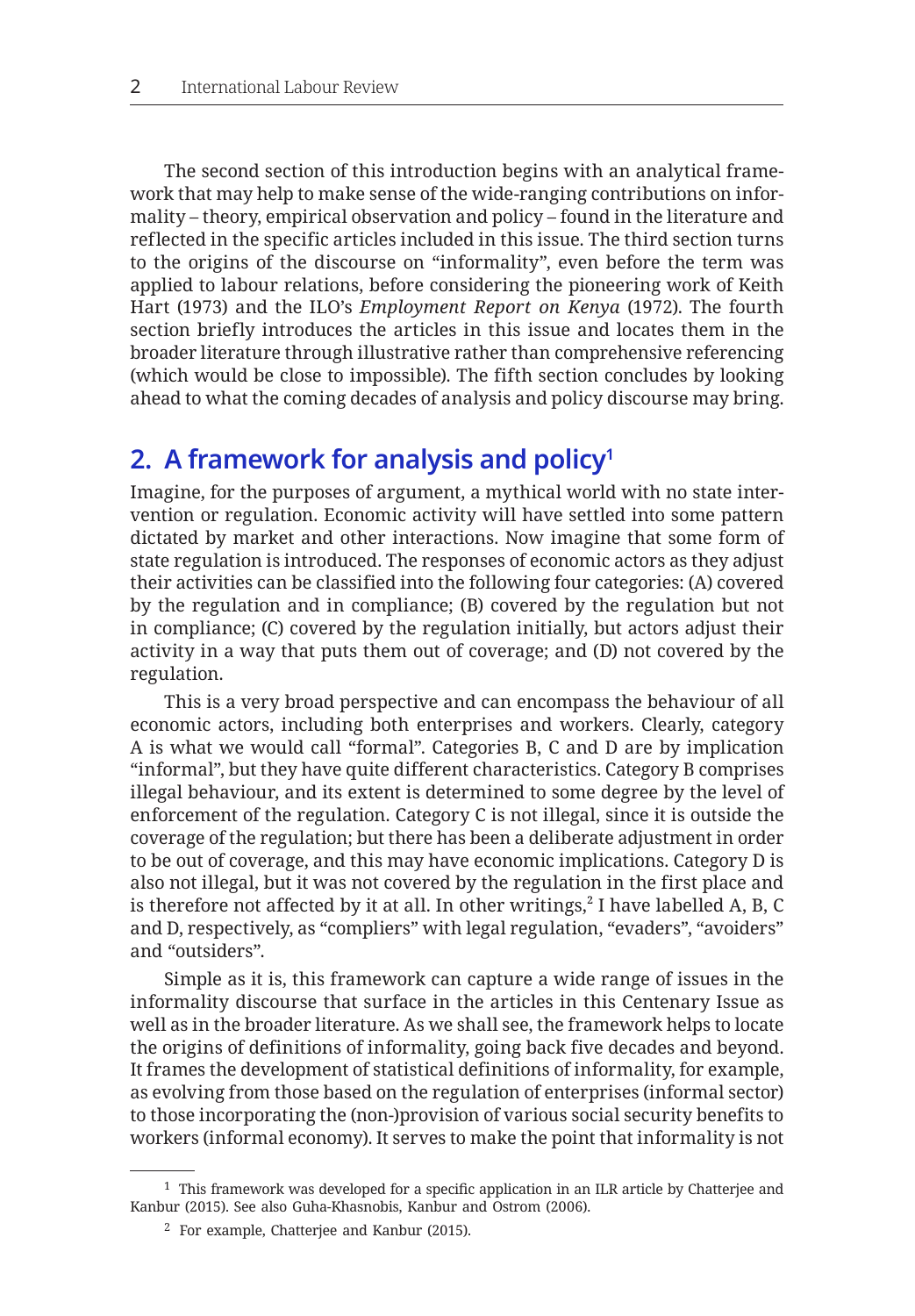uniform. There are different types of informality, each of which needs to be analysed in terms of its own specific causes. The framework underscores the fact that the enforcement of regulations greatly matters for conceptualizing and measuring informality. It emphasizes that illegality should not be lumped together with other forms of informality, such as those in category D, which are not covered by legal regulation at all.

The framework calls for empirical work to distinguish between and delineate different types of informality and for policies to take a granular approach focused on the causal factors leading to any economic activity found in one of the categories of informality. It distinguishes between category C, which is the focus of those concerned with the adjustment of formal activity so that it be not covered by the regulation, and category D, which is the focus of those who would target policy and political organization upon those outside the formal system characterized by category A.

Finally, the framework eschews the common notion that there is something inherently "bad" or "problematic" about informality. As we shall see, this is a historical legacy from colonial times that still governs the administrative mindset. "Reducing informality" per se is not an appropriate objective. Rather, the framework calls for the design of regulation and interventions with appropriate social objectives, taking into account economic and social agents' varied responses that can be placed into one or other of the four categories, each of which can, of course, be further disaggregated.

## **3. Beginnings of the informality debate**

### **3.1 Informality before "informality"**

Before the term "informality" entered the field of development economics, there was already a discussion about phenomena that would be recognized as aspects of informality in the literature that has burgeoned since the term was first used in this sense. The Dutch academic and colonial administrator J.H. Boeke formulated his theory of economic dualism in a series of lectures and papers in the 1930s and 1940s, culminating in his *Economics and Economic Policy of Dual Societies, as Exemplified by Indonesia* (1953). A flavour of his characterizations is given by the following:

In dualistic countries, on the other hand, we find precapitalism embodied in the rural "eastern" social system even at the present juncture. The rustic community presents all its characteristics. But here it is brought into direct contact with an imported capitalism in its full bloom. … We are here dealing with a clash … which … finds expression in other departments of life besides the economic – in legislation and in government, in law and judicature, in social organization. (Boeke 1953, 14)

The notion of society being divided into two components in which the rules are very different was carried over into the essay by Nobel Prize laureate W. Arthur Lewis on "Economic Development with Unlimited Supplies of Labour" (Lewis 1954). After developing his famous characterization of agricultural and industrial economies, Lewis paints a picture of what later writers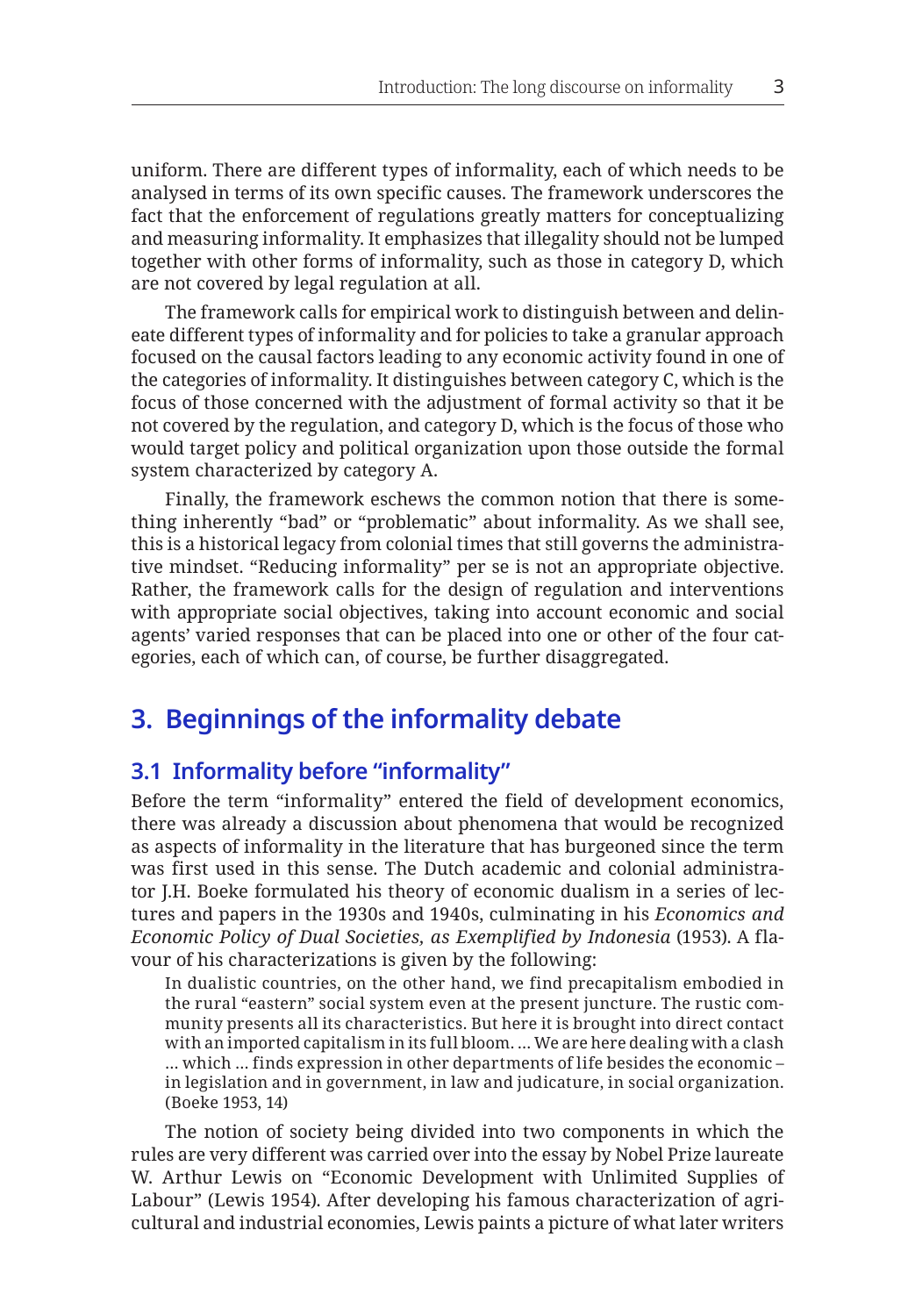would recognize as urban informality: "the whole range of casual jobs – the workers on the docks, the young men who rush forward asking to carry your bag as you appear, the jobbing gardener, and the like" (Lewis, 141).

Following on from Lewis in the 1950s, the two-sector formulation, each sector operating under different rules, was prevalent in formal economic analysis of the 1960s and 1970s. Todaro (1969) started with a conventional rural–urban dichotomy but went further and introduced the notion of a divide within the urban sector between employment in a "modern sector", characterized by government intervention through a minimum wage (echoing category A of the framework delineated in section 2), and "unemployment and underemployment", which would be recognized by later writers as a characterization of informal employment. This formulation and the concept of labour reallocation across the different sectors through migration were the bases of the famous paper by Harris and Todaro (1970). This article, which has so far had more than 10,000 citations on Google Scholar, was chosen as one of the top 20 articles published in the *American Economic Review*'s centenary edition in 2011 (Arrow et al. 2011).

So there was already much discussion, and attempts to formulate key features of informality already existed, before the term "informality" gained currency. Once the term was introduced, in the early 1970s, the literature took off.

#### **3.2 The Hart article and the ILO report**

Everybody working on informality knows that the term was introduced into the literature by two publications, Hart (1973) and ILO (1972). It is also well known in the field that, despite the earlier publication date of the ILO report, Hart's article assumes precedence, because an "earlier version of this article was presented to the Conference on Urban Unemployment in Africa held at the Institute of Development Studies, University of Sussex, in September 1971" (Weeks 1975, 2). But these two classic pieces of work are nowadays honoured more suitably by referencing them than by actually reading them. It is appropriate, therefore, that this introduction to the Centenary Issue on Informality take a brief look at these two seminal documents.

Hart's article emanated from his study of the migration of the Frafras from northern Ghana to the urban areas of southern Ghana. The term "informality" is introduced in the third sentence as follows: "Price inflation, inadequate wages, and an increasing surplus to the requirements of the urban labour market have led to a high degree of informality in the income-generating activities of the sub-proletariat" (Hart 1973, 61). The article is a detailed quantitative and ethnographic examination of the income-earning activities of the Frafras in Accra. For example, one respondent illustrated his multiple sources of income, in which informal activities supplemented his formal income:

Mr A.D. in 1966 worked as a street-cleaner at 6s. 6d. per day (which brought in between £6 and £7 per month, after deductions for social benefits and the timekeeper), as an afternoon gardener at £6 per month, and as a nightwatchman at £14. In addition to this annual income of approximately £320, he grew vegetables on his own plot of land which brought in another £100 or so. (Hart 1973, 66).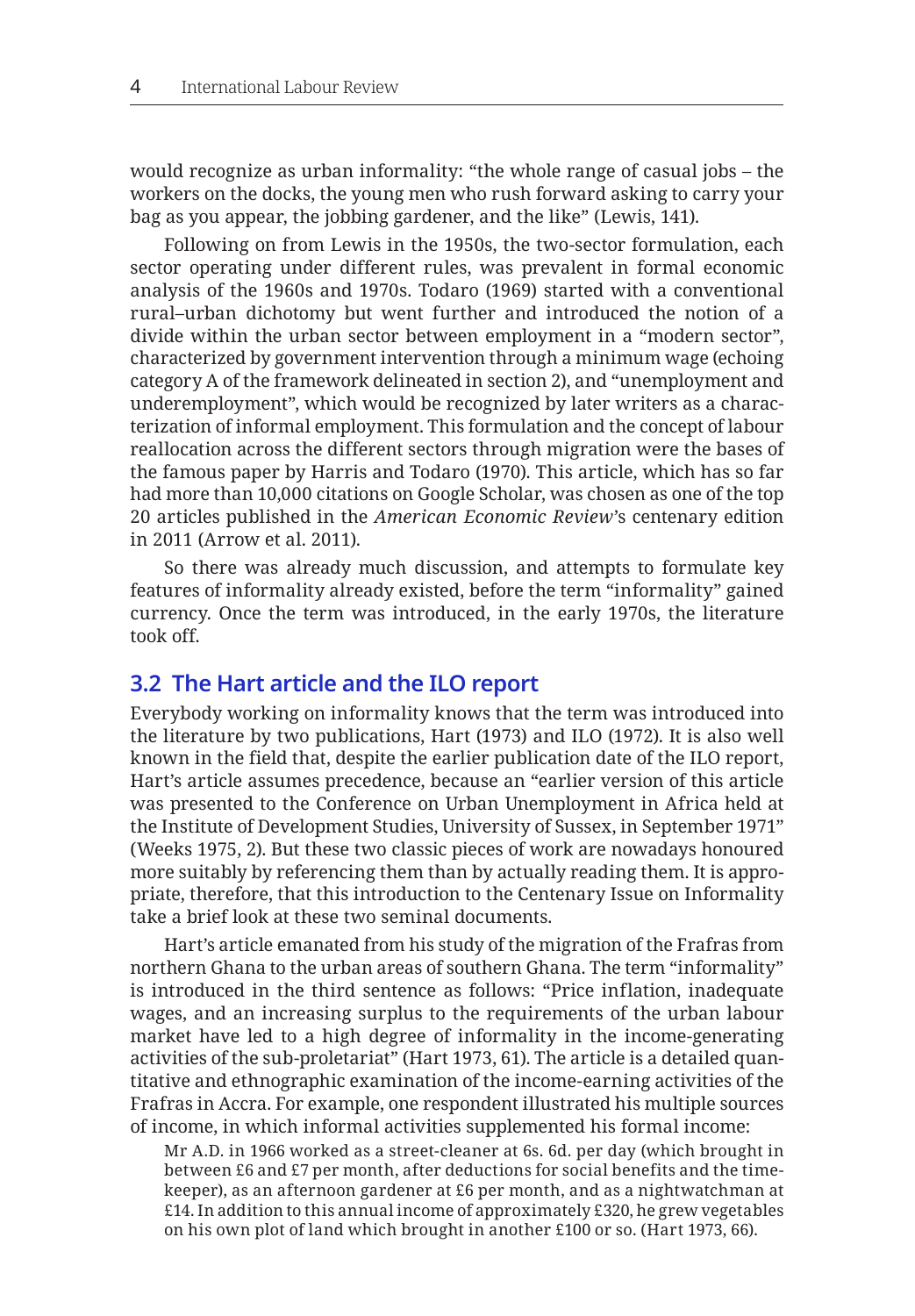But the paper also weaves a conceptualization of informality out of the ethnographic detail. With the benefit of distance, a later article by Hart states, Following [Max] Weber, I argued that the ability to stabilize economic activity within a bureaucratic form made returns more calculable and regular for the workers as well as their bosses. That stability was in turn guaranteed by the state's laws, which only extended so far into the depths of Ghana's economy. "Formal" incomes came from regulated economic activities and "informal" incomes, both legal and illegal, lay beyond the scope of regulation. (Hart 2006, 25)

This is the basic analytical conceptualization that has driven the framing of informality in the subsequent literature. It also matches the framework put forth in section 2 of this introduction to classify and categorize the literature, not least because the framework is inspired by it.

In the ILO report, which resulted from a mission to Kenya in the framework of the ILO's World Employment Programme, the first mention of informality and formality in the main text comes on page 5:

The problem with employment is that the statistics are incomplete, covering a major part of wage-earning employment and some self-employment in the larger and more organised firms but omitting a range of wage earners and selfemployed persons, male as well as female, in what we term "the informal sector". (ILO 1972, 5)

The ILO report is more policy oriented than Hart (1973), and it makes an effort that will be familiar to modern readers to change the reader's mindset about informal activities:

A common interpretation of the cause of these low incomes (in comparison to average wage levels in the formal sector) has been to presume that the problem lies within the informal sector; that it is stagnant, non-dynamic. … The informal sector, particularly in Nairobi but to varying degrees in all areas, has been operating under extremely debilitating restrictions as a consequence of a pejorative view of its nature. Thus there exists an imminent danger that this view could become a self-fulfilling prophecy. (ILO 1972, 5–6)

The mindset highlighted by the ILO has its roots in Boeke (1953) and brings us right up to the policy discourse of the present day (Kanbur 2014).

## **4. The Centenary Issue and the literature**

The articles in this Centenary Issue were published during the period from 1975 to 2016. They track four decades of exponential growth in the literature, which would be impossible to cover and review comprehensively. Indeed, over time, the topic has become ever more important. This has been shown most recently, for example, by the volume on *The Informal Economy Revisited: Examining the Past, Envisioning the Future* edited by Martha Chen and Francoise Carré (2020) under the auspices of WIEGO (Women in Informal Employment: Globalizing and Organizing), a leading global organization created to study and advocate on the issues faced by working women in the informal sector.**<sup>3</sup>**

<sup>3</sup> <www.wiego.org>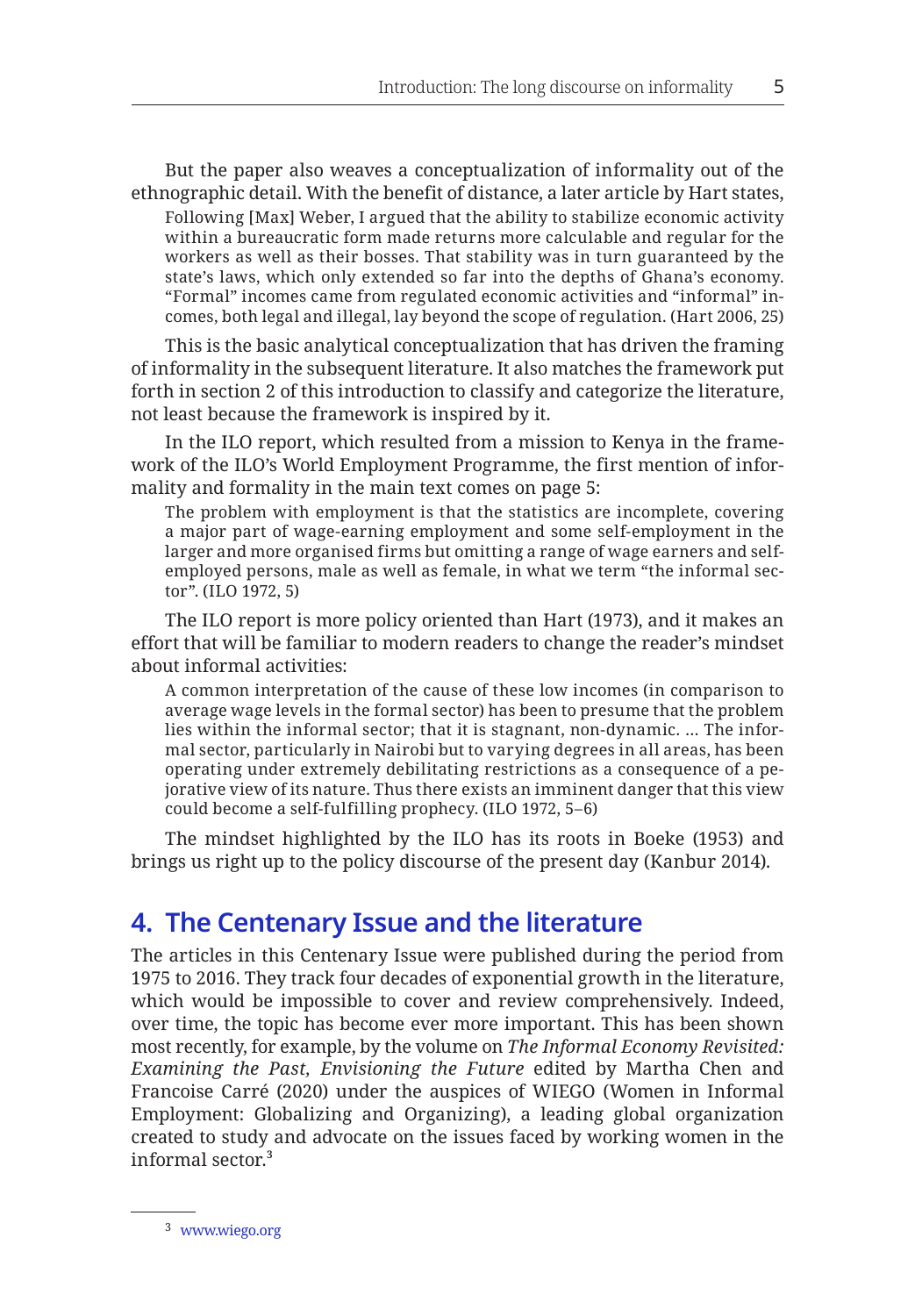The first three articles of this Centenary Issue (Weeks 1975; Sethuraman 1976; Souza and Tokman 1976) were published in the mid-1970s, soon after Hart (1973) and ILO (1972). They were part of a flourishing research scene at that time, in which Mazumdar (1975) was an early pioneer. Perhaps not surprisingly, these articles are concerned with basic conceptual and measurement issues, although policy orientation is never far from the concepts and measures. The late John Weeks takes on board a definition of "formal" and "informal" that is recognizable from the foundational papers by Hart (1973) and ILO (1972) and is reflected in the general framework presented in section 2:

The distinction between a formal and an informal sector is based on the organisational characteristics of exchange relationships and the position of economic activity vis-à-vis the State. … Basically, the formal sector includes government activity itself and those enterprises in the private sector which are officially recognised, fostered, nurtured and regulated by the State. (Weeks 1975, 2–3)

Weeks then develops a multisector model and discusses in general terms "policies which could stimulate evolutionary growth in the informal sector" (Weeks, 7–8). However, it is curious that Weeks makes no mention of the article by Harris and Todaro (1970) that was already making waves and has gone on to achieve the status of a classic in the mainstream economics literature.

The articles by Sethuraman (1976) and by Souza and Tokman (1976) are more empirical in nature than Weeks's, with a focus on taking the concepts to data. Thus, Sethuraman includes a section entitled "Data needs and survey design". It sets out basic principles that are recognizable to modern researchers, since these principles have informed data collection activities of the ILO and other agencies. The appendix presents nine "criteria for identifying informal sector enterprises". Among those in manufacturing are the following elements, which are by now very familiar: "(a) It employs 10 persons or less (including part-time and casual workers). (b) It operates on an illegal basis, contrary to government regulations. (c) Members of the household of the head of the enterprise work in it." (Sethuraman 1976, 81).

Souza and Tokman, in turn, provide a specific application to Latin America. Relying once again on the familiar distinction that, on "the one hand there is the formal sector, in which organised economic activities are concentrated, and on the other the informal sector, consisting of workers who as a rule are not employed by organised enterprises" (Souza and Tokman 1976, 356), the article does a remarkable job of marshalling evidence from nine countries and then highlighting key policy issues that will be very familiar in the context of the current discourse on informality. In particular, consistent with the framework set out in section 2 above, the authors emphasize the direct intervention of support and training for "outsiders" in the informal sector, such as home-based workers and self-employed women, to improve efficiency and income-earning capability, including the development of cooperatives and improving the supply of credit. These are themes that recur throughout this Centenary Issue.

After the burst of activity in the mid-1970s, there appears in the 1980s to have been a lull in articles published in the ILR that dealt exclusively with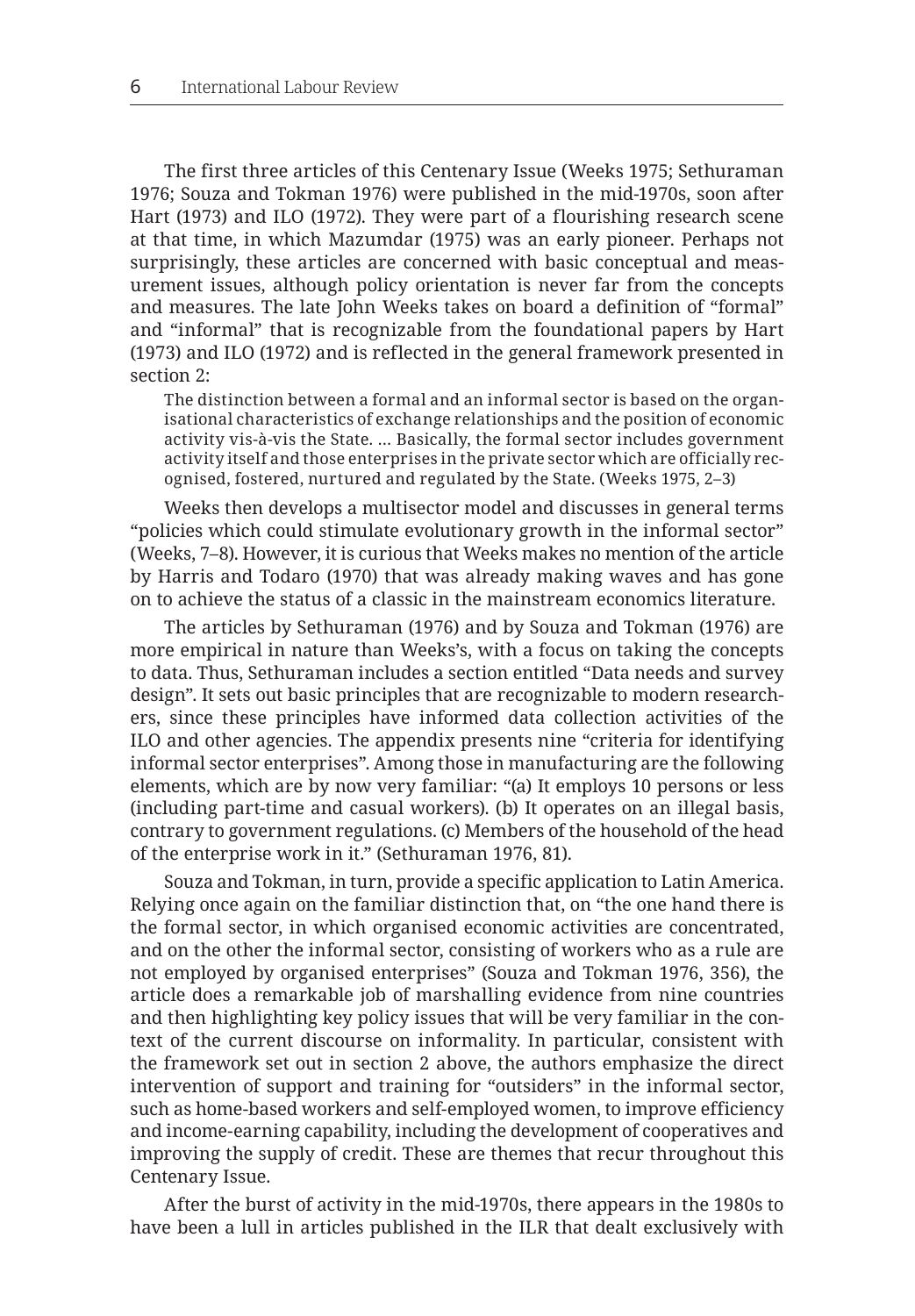informality. (Of course, treatments of this subject did feature under other headings, and much work was published in various ILO technical reports and working papers). Even the 1990s saw only two articles with a primary focus on informality, but these were of great interest. One of them (Sanyal 1991) covered an aspect that had been missing in the earlier focus on concepts and measurement, namely, politics; the other article (Maldonado 1995) presaged a discussion that became prominent in the policy debate, namely, whether to extend regulation to cover the informal sector, or to reduce it to bring informal activities into the formal sphere.

Sanyal (1991) raises the question of how to advocate and organize for policies in the informal sector. Organizing in the unorganized sector may seem like a contradiction in terms, but it is at the very heart of the mission of NGOs like the Self Employed Women's Association (SEWA) in India,**<sup>4</sup>** which Sanyal discusses, and whose leaders he interviewed for the project underpinning his article. SEWA is an organization of women, by women and for women in the informal economy. In conversation with me, the founder of SEWA, Ela Bhatt, has spoken of economic activity, credit, training and so on as being like water, and political organization being like a bowl. Without water the bowl will be empty. But without the bowl the water will simply flow away. Both are needed. Sanyal (1991) probes the many challenges that informal sector groups face in seeking to self-organize, and the dilemmas they face in forming alliances with formal sector groups such as trade unions (see also Chen et al. 2007). These issues are ever present when we move from discussing policy in the abstract to addressing policy as politics.

Maldonado (1995) takes up an issue that leaps out from the framework presented in section 2. The impact of government regulation in that framework is to create the four categories A, B, C and D (compliers, evaders, avoiders and outsiders). As noted, category A represents formality, whereas B, C and D contain different forms of informality. Should regulation attempt to reach out and cover economic actors in category D, who are not currently covered, or should it retreat, so as to reduce incentives for activity that falls into categories B or C? The question is a perennial one, as we shall see, but it had particular significance in the 1990s because of the influential work of Hernando de Soto (1989), who argued that the extension of "good laws" and administration to the informal sector would unlock productive potential. Maldonado (1995) carries out a meticulous examination of a range of policies, and analyses the impact they would have on the informal sector, including the effect of enforcement on illegality.

The first article from the 2000s in this Centenary Issue is by Barbara Harriss-White (2003). It brings an interdisciplinary perspective, from the broader approach of development studies, to a deeper and more granular analysis of the organization of the informal sector. With regard to the informal sector, Elinor Ostrom (1990) emphasizes that what looks "disorganized" – recalling the approach of Boeke's (1953) time – is not so at all, but is highly

<sup>4</sup> <www.sewa.org>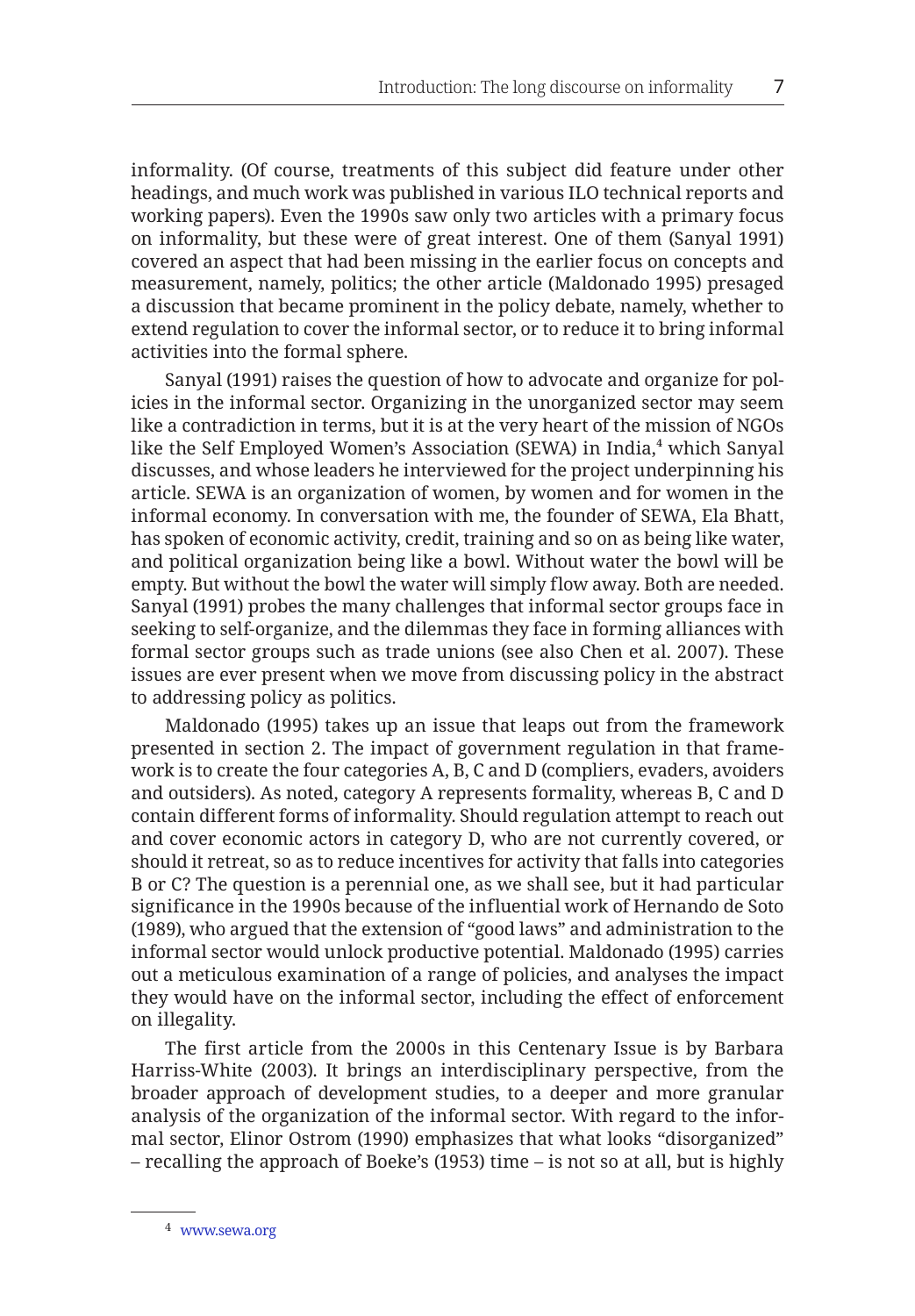regulated through social means. Harriss-White follows this argument when she says that, "In many countries, the larger part of the economy operates beyond the regulative reach of the State. … Economic order then rests on forms of social regulation rather than state regulation. … Yet by its very nature the practice of social regulation is exclusive and discriminatory" (Harriss-White 2003, 459–460). Like Sanyal's (1991) in the political domain, Harris-White's analysis opens up and disaggregates the black box of informality, but this time in the social arena.

The next article in this Centenary Issue, by Kucera and Roncolato (2008), is itself a comprehensive overview of the informality literature, but, at the same time, addresses two questions that were prevalent at the time and are still open today. These are "two contested issues of crucial importance to policy, namely: formal labour regulations as a cause of informal employment, and so-called 'voluntary' informal employment" (Kucera and Roncolato, 321). Taking on board the arguments of such stalwarts of the mainstream economics literature on informality as Fields (1990), Maloney (2004) and Levy (2008), the authors survey the conceptual and empirical literature. They conclude that "the empirical evidence does not support the view that weakening labour regulations is an effective policy for reducing informal employment" (Kucera and Roncolato 2008, 341), thus supporting the position of the ILO. The debate will undoubtedly continue, since, in the policy arena, there remains a strong position in favour of labour deregulation.

The last three articles in this Centenary Issue touch on new and emerging developments in the 2010s. Tomei and Belser (2011) give the background to, and an assessment of, the ILO's Domestic Workers Convention (No. 189) and Recommendation (No. 201), 2011. Domestic workers, mainly females, have by and large fallen under category D of the framework in section 2, being workers who have not been covered by regulation at all. As Tomei and Belser point out:

There are millions of domestic workers worldwide, mainly women and girls, employed in developing and industrialized countries alike. … they are often unorganized, overworked, underpaid and abused. The new ILO instruments on decent work for domestic workers state unambiguously that these workers are workers and, as such, are entitled to respect, dignity, and decent work and lives. (Tomei and Belser 2011, 438)

Convention No. 189, for which civil society organizations had campaigned, is an example of an extension of regulation to the uncovered. However, as category B of the framework in section 2 indicates, and as Tomei and Belser also emphasize, monitoring, inspection and enforcement will have to be key components of any implementation strategy.

The article by Williams (2015) provides a statistical update on the prevalence of informality. In the early 2000s, concerns began to be expressed about the enterprise-based definitions of informality. Questions were raised about workers who were employed in enterprises that satisfied various enterpriselevel criteria of formality but who nevertheless were not entitled to a range of social protections. This gap was remedied by the International Conference of Labour Statisticians in 2003, which expanded the statistical concept of the informal "sector" to that of the informal "economy", focusing on the character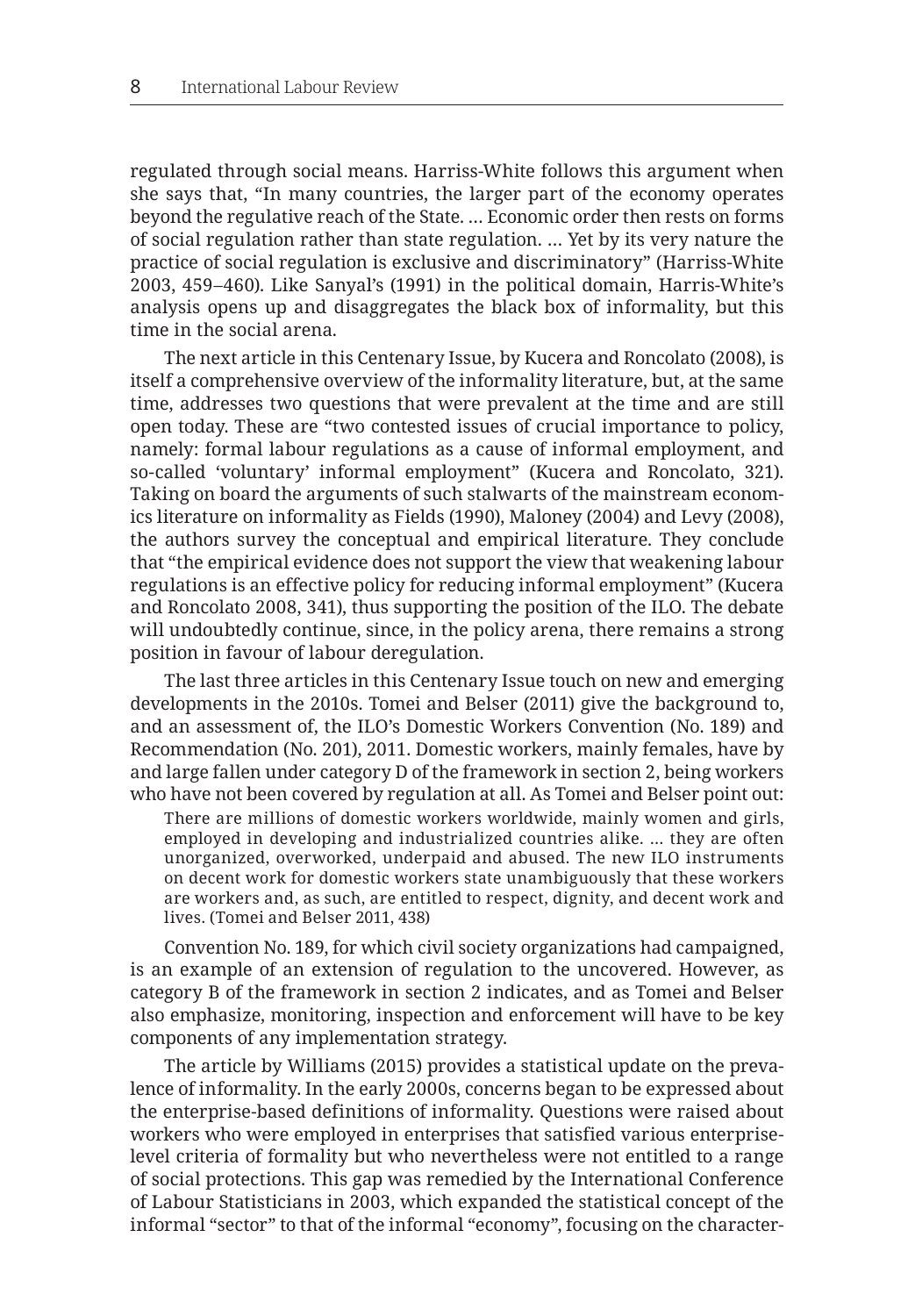istics of the job. The new definition was subsequently implemented in publications such as *Women and Men in the Informal Economy: A Statistical Picture*, first published in 2013, with a third edition in 2018 (ILO 2018). Comparing the two definitions, Williams (2015, 346) concludes that, "for 36 developing countries, the finding is that three in five (59.8 per cent) of the non-agricultural workforce have their main employment in the informal economy, and that just under three in four (74 per cent) of these work in informal enterprises". He also provides interesting cross-country correlates of informality. Thus, four decades after the ILO (1972) report, three out of five workers were still in the informal economy.

The final article in this Centenary Issue, by Gutiérrez-Barbarrusa (2016), shifts the focus from developing countries to include developed countries. Its approach is not strictly within the framework of ILO definitions of informality, but it develops an index of "precariousness". It starts with an insecurity index – " $II = t + s + p$  where *II* is the sum of the total employment shares of involuntary temporary employment (*t*), self-employment, considering only own-account workers without paid employees (*s*), and involuntary part-time employment (*p*)" (Gutiérrez-Barbarrusa, 490) – and then proceeds to augment this to obtain a precariousness index (*PI*):

$$
PI = \frac{(II+UR)+LW}{100}
$$

where *PI* is the precariousness index, *II* is the insecurity index, *UR* is the unemployment rate and *LW* is the share of low-wage employment (Gutiérrez-Barbarrusa, 498).

Application of this index to the 15 Member States of the European Union before the 2004 expansion reveals, in the context of more developed economies with more formal labour markets under conventional definitions, similar issues to those found in the informal economy of developing countries.

### **5. Where to now?**

The articles in this Centenary Issue end in 2016, 41 years after the first paper in the ILR that was devoted exclusively to "informality", and 45 years after Hart coined the use of the term in this sense in a seminar presentation of the paper that was eventually published in 1973. We have also seen that there was a discourse on informality, without using the term, long before this time.

Where to now? There have undoubtedly been advances in conceptualization and particularly in measurement, and these will continue. But the policy debates have shown a constancy that is unlikely to change. The questions of how much to regulate, how much to intervene and with what objectives have structured the debates and thus the analyses that have been generated by these debates. The later articles, towards the end of this issue, might not seem strangers to the earlier ones, and vice versa. And the articles published in the ILR in two or three decades' time will equally not be strangers to the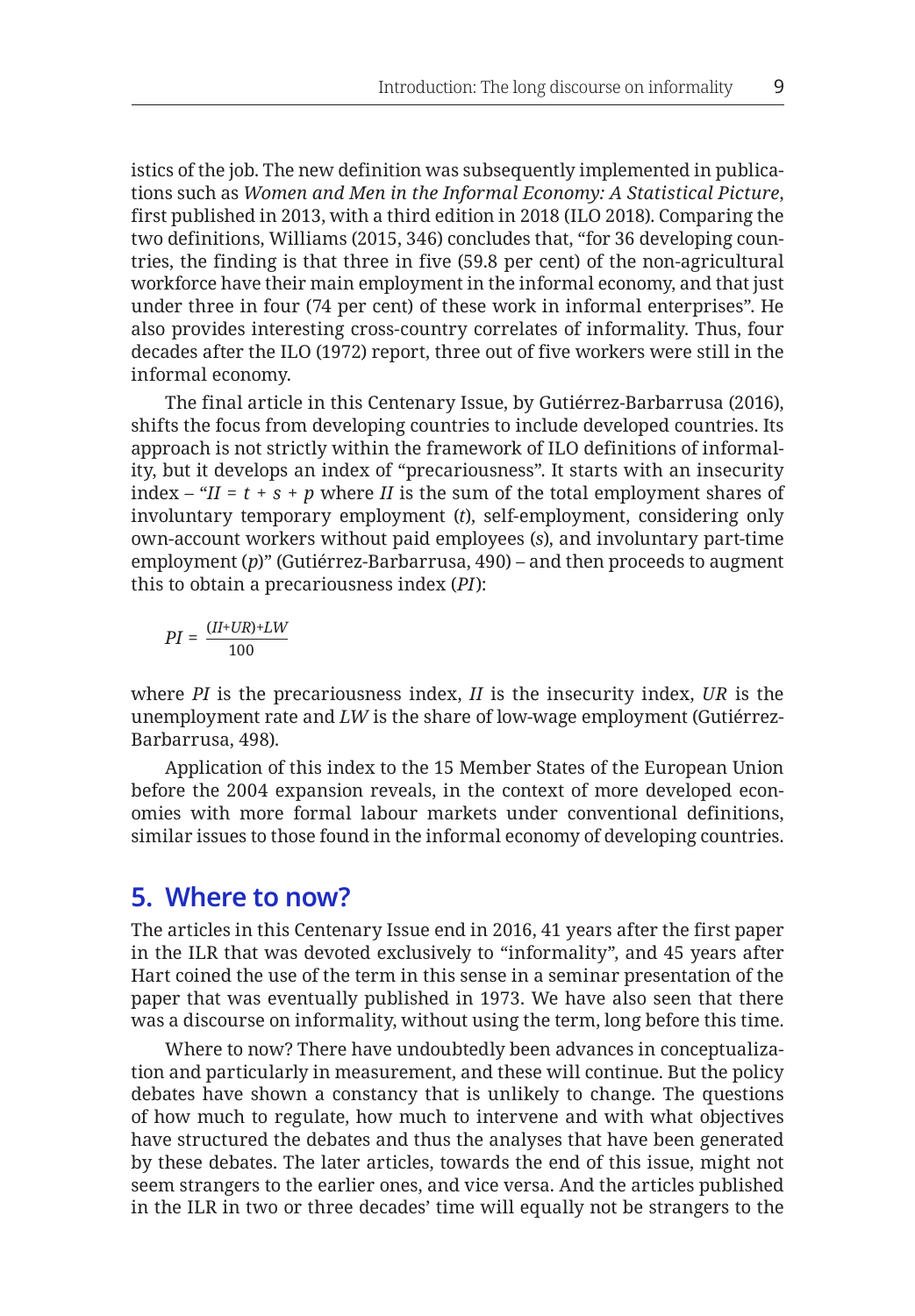ones included in this Centenary Issue, since the fundamental questions of political economy that give rise to and guide analytical questions are unlikely to change.

However, the economic realities to which policy debates apply will change, and this is bound to colour the debates in the coming decades. There are three realities, in particular, that will have a major impact on the informality discourse. First, the technological juggernaut is displacing low-skilled labour in production and a number of services in favour of capital and of educated and skilled labour. This trend has been much discussed and analysed already, and it will not abate in the coming decades. Second, and relatedly, the worldwide spreading of concerns relating to informality will greatly accelerate in the years to come. Rather than affecting primarily poorer countries, it will encompass richer countries as well. It will be interesting, indeed, to see frameworks that were formulated in the context of developing countries being applied to countries that are considered to be developed. Third, and following on from the first two realities, new forms of social organizations in the informal economy are evolving, making use of new technologies to provide support and advocacy relating to informality. With these three rapidly progressing changes under way, one wonders what a future ILR special issue on informality, perhaps in a few decades' time, will look like.

#### **References**

- Arrow, Kenneth J., B. Douglas Bernheim, Martin S. Feldstein, Daniel L. McFadden, James M. Poterba, and Robert M. Solow. 2011. "100 Years of the *American Economic Review:* Top 20 Articles". *American Economic Review* 101 (1): 1–8.
- Boeke, J.H. 1953. *Economics and Economic Policy of Dual Societies as Exemplified by Indonesia.* Haarlem: Tjeenk Willink.
- Chatterjee, Urmila, and Ravi Kanbur. 2015. "Non-compliance with India's Factories Act: Magnitude and Patterns". *International Labour Review* 154 (3): 393–412.
- Chen, Martha, and Francoise Carré, eds. 2020. *The Informal Economy Revisited: Examining the Past, Envisioning the Future*. London: Routledge.
- Chen, Martha, Renana Jhabvala, Ravi Kanbur, and Carol Richards, eds. 2007. *Membership Based Organization of the Poor.* London: Routledge.
- De Soto, Hernando. 1989. *The Other Path: The Invisible Revolution in the Third World.* New York: Harper & Row.
- Fields, Gary S. 1990. "Labour Market Modelling and the Urban Informal Sector: Theory and Evidence". In *The Informal Sector Revisited*, edited by David Turnham, Bernard Salomé and Antoine Schwarz, 49–69. Paris: OECD.
- Guha-Khasnobis, Basudeb, Ravi Kanbur, and Elinor Ostrom. 2006. "Beyond Formality and Informality". In *Linking the Formal and Informal Economy: Concepts and Policies*, edited by Basudeb Guha-Khasnobis, Ravi Kanbur and Elinor Ostrom, 1–20. Oxford: Oxford University Press.
- Gutiérrez-Barbarrusa, Tomás. 2016. "The Growth of Precarious Employment in Europe: Concepts, Indicators and the Effects of the Global Economic Crisis". *International Labour Review* 155 (4): 477–508.
- Harris, John R., and Michael P. Todaro. 1970. "Migration, Unemployment and Development: A Two-Sector Analysis". *American Economic Review* 60 (1): 126–142.